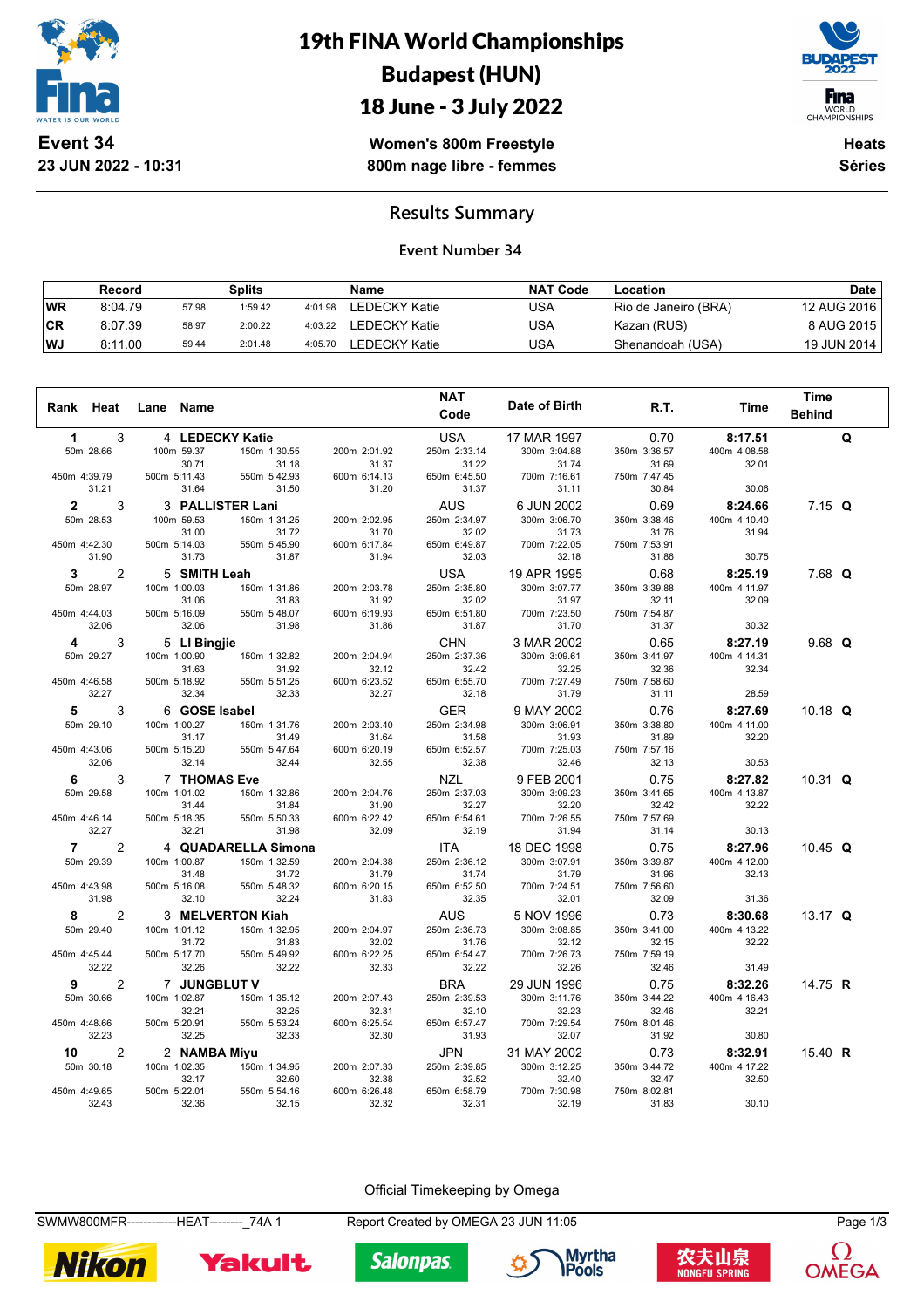

19th FINA World Championships Budapest (HUN)

## 18 June - 3 July 2022

**F**ina WORLD<br>CHAMPIONSHIPS

**Women's 800m Freestyle 800m nage libre - femmes**

**Heats Séries**

#### **Results Summary**

#### **Event Number 34**

|                 |              |   |                              |                              |                       | <b>NAT</b>                 |                             |                       |                         | Time          |  |
|-----------------|--------------|---|------------------------------|------------------------------|-----------------------|----------------------------|-----------------------------|-----------------------|-------------------------|---------------|--|
| Rank Heat       |              |   | Lane Name                    |                              |                       | Code                       | Date of Birth               | R.T.                  | Time                    | <b>Behind</b> |  |
| 11              | 3            |   |                              | 1 KOBRICH SCHIMPL Kristel    |                       | CHI                        | 9 AUG 1985                  | 0.76                  | 8:37.02                 | 19.51         |  |
| 50m 30.61       |              |   | 100m 1:02.55                 | 150m 1:34.81                 | 200m 2:07.16          | 250m 2:39.60               | 300m 3:12.02                | 350m 3:44.53          | 400m 4:16.89            |               |  |
|                 |              |   | 31.94                        | 32.26<br>550m 5:54.53        | 32.35                 | 32.44                      | 32.42<br>700m 7:32.58       | 32.51                 | 32.36                   |               |  |
| 450m 4:49.53    | 32.64        |   | 500m 5:22.07<br>32.54        | 32.46                        | 600m 6:27.02<br>32.49 | 650m 6:59.77<br>32.75      | 32.81                       | 750m 8:05.06<br>32.48 | 31.96                   |               |  |
| 12              | 3            |   | 2 KESELY Ajna                |                              |                       | HUN                        | 10 SEP 2001                 | 0.74                  | 8:38.64                 | 21.13         |  |
| 50m 29.89       |              |   | 100m 1:01.88                 | 150m 1:34.22                 | 200m 2:06.33          | 250m 2:38.67               | 300m 3:11.01                | 350m 3:43.62          | 400m 4:16.40            |               |  |
|                 |              |   | 31.99                        | 32.34                        | 32.11                 | 32.34                      | 32.34                       | 32.61                 | 32.78                   |               |  |
| 450m 4:49.53    |              |   | 500m 5:22.46                 | 550m 5:55.33                 | 600m 6:28.14          | 650m 7:01.18               | 700m 7:34.02                | 750m 8:06.92          |                         |               |  |
|                 | 33.13        |   | 32.93                        | 32.87                        | 32.81                 | 33.04                      | 32.84                       | 32.90                 | 31.72                   |               |  |
| 13<br>50m 29.23 | 3            |   | 8 RONCATTO G<br>100m 1:00.82 | 150m 1:33.21                 | 200m 2:05.67          | <b>BRA</b><br>250m 2:38.29 | 19 JUL 1998<br>300m 3:10.83 | 0.72<br>350m 3:43.45  | 8:38.65<br>400m 4:16.13 | 21.14         |  |
|                 |              |   | 31.59                        | 32.39                        | 32.46                 | 32.62                      | 32.54                       | 32.62                 | 32.68                   |               |  |
| 450m 4:48.76    |              |   | 500m 5:21.62                 | 550m 5:54.45                 | 600m 6:27.35          | 650m 7:00.52               | 700m 7:33.88                | 750m 8:07.14          |                         |               |  |
|                 | 32.63        |   | 32.86                        | 32.83                        | 32.90                 | 33.17                      | 33.36                       | 33.26                 | 31.51                   |               |  |
| 14              | 2            |   | 6 TANG Muhan                 |                              |                       | <b>CHN</b>                 | 4 SEP 2003                  | 0.74                  | 8:39.46                 | 21.95         |  |
| 50m 29.48       |              |   | 100m 1:00.72                 | 150m 1:32.43                 | 200m 2:04.39          | 250m 2:36.48               | 300m 3:08.80                | 350m 3:41.09          | 400m 4:13.38            |               |  |
| 450m 4:46.01    |              |   | 31.24<br>500m 5:18.88        | 31.71<br>550m 5:52.06        | 31.96<br>600m 6:25.40 | 32.09<br>650m 6:59.06      | 32.32<br>700m 7:33.07       | 32.29<br>750m 8:06.57 | 32.29                   |               |  |
|                 | 32.63        |   | 32.87                        | 33.18                        | 33.34                 | 33.66                      | 34.01                       | 33.50                 | 32.89                   |               |  |
| 15              | 2            |   |                              | 0 COELHO DURAES Diana        |                       | <b>POR</b>                 | 8 JUN 1996                  | 0.75                  | 8:41.37                 | 23.86         |  |
| 50m 30.03       |              |   | 100m 1:01.80                 | 150m 1:33.94                 | 200m 2:06.35          | 250m 2:39.04               | 300m 3:11.84                | 350m 3:44.88          | 400m 4:17.78            |               |  |
| 450m 4:50.71    |              |   | 31.77<br>500m 5:23.42        | 32.14<br>550m 5:56.48        | 32.41<br>600m 6:29.63 | 32.69<br>650m 7:02.82      | 32.80<br>700m 7:35.96       | 33.04<br>750m 8:08.99 | 32.90                   |               |  |
|                 | 32.93        |   | 32.71                        | 33.06                        | 33.15                 | 33.19                      | 33.14                       | 33.03                 | 32.38                   |               |  |
| 16              | 2            |   |                              | 8 MARTINEZ GUILLEN Angela    |                       | <b>ESP</b>                 | 18 MAR 2004                 | 0.69                  | 8:45.12                 | 27.61         |  |
| 50m 30.51       |              |   | 100m 1:02.81                 | 150m 1:35.37                 | 200m 2:07.98          | 250m 2:40.59               | 300m 3:13.34                | 350m 3:46.18          | 400m 4:19.21            |               |  |
|                 |              |   | 32.30                        | 32.56                        | 32.61                 | 32.61                      | 32.75                       | 32.84                 | 33.03                   |               |  |
| 450m 4:52.28    | 33.07        |   | 500m 5:25.58<br>33.30        | 550m 5:58.92<br>33.34        | 600m 6:32.34<br>33.42 | 650m 7:05.77<br>33.43      | 700m 7:39.26<br>33.49       | 750m 8:12.63<br>33.37 | 32.49                   |               |  |
| 17              | 3            |   | 0 BELLIO Katrina             |                              |                       | CAN                        | 1 AUG 2004                  | 0.72                  | 8:45.67                 | 28.16         |  |
| 50m 30.31       |              |   | 100m 1:02.45                 | 150m 1:35.01                 | 200m 2:07.72          | 250m 2:40.36               | 300m 3:13.31                | 350m 3:46.31          | 400m 4:19.24            |               |  |
|                 |              |   | 32.14                        | 32.56                        | 32.71                 | 32.64                      | 32.95                       | 33.00                 | 32.93                   |               |  |
| 450m 4:52.29    |              |   | 500m 5:25.48                 | 550m 5:59.00                 | 600m 6:32.35          | 650m 7:05.86               | 700m 7:39.21                | 750m 8:12.87          |                         |               |  |
|                 | 33.05        |   | 33.19                        | 33.52                        | 33.35                 | 33.51                      | 33.35                       | 33.66                 | 32.80                   |               |  |
| 18              | 3            |   | 9 HAN Dakyung                |                              |                       | <b>KOR</b>                 | 31 JAN 2000                 | 0.73                  | 8:49.18                 | 31.67         |  |
| 50m 29.11       |              |   | 100m 1:01.07<br>31.96        | 150m 1:33.86<br>32.79        | 200m 2:06.81<br>32.95 | 250m 2:40.33<br>33.52      | 300m 3:13.57<br>33.24       | 350m 3:47.13<br>33.56 | 400m 4:20.40<br>33.27   |               |  |
| 450m 4:53.89    |              |   | 500m 5:27.40                 | 550m 6:01.92                 | 600m 6:35.63          | 650m 7:09.36               | 700m 7:42.83                | 750m 8:16.36          |                         |               |  |
|                 | 33.49        |   | 33.51                        | 34.52                        | 33.71                 | 33.73                      | 33.47                       | 33.53                 | 32.82                   |               |  |
| 19              | 1            |   |                              | 4 VALLONI Arianna            |                       | <b>SMR</b>                 | 10 APR 2001                 | 0.75                  | 8:59.95                 | 42.44         |  |
| 50m 31.52       |              |   | 100m 1:04.60                 | 150m 1:38.14                 | 200m 2:11.68          | 250m 2:45.37               | 300m 3:19.31                | 350m 3:53.22          | 400m 4:27.28            |               |  |
| 450m 5:01.36    |              |   | 33.08<br>500m 5:35.59        | 33.54<br>550m 6:09.69        | 33.54<br>600m 6:43.94 | 33.69<br>650m 7:18.12      | 33.94<br>700m 7:52.43       | 33.91<br>750m 8:26.60 | 34.06                   |               |  |
|                 | 34.08        |   | 34.23                        | 34.10                        | 34.25                 | 34.18                      | 34.31                       | 34.17                 | 33.35                   |               |  |
| 20              | $\mathbf 1$  |   | 5 VO Thi My Tien             |                              |                       | <b>VIE</b>                 | 29 OCT 2005                 | 0.74                  | 9:12.87                 | 55.36         |  |
| 50m 32.15       |              |   | 100m 1:06.35                 | 150m 1:41.02                 | 200m 2:15.86          | 250m 2:50.78               | 300m 3:25.61                | 350m 4:00.49          | 400m 4:35.37            |               |  |
|                 |              |   | 34.20<br>500m 5:45.12        | 34.67                        | 34.84                 | 34.92                      | 34.83<br>700m 8:03.81       | 34.88                 | 34.88                   |               |  |
| 450m 5:10.24    | 34.87        |   | 34.88                        | 550m 6:19.81<br>34.69        | 600m 6:54.46<br>34.65 | 650m 7:29.13<br>34.67      | 34.68                       | 750m 8:38.55<br>34.74 | 34.32                   |               |  |
| 21              | $\mathbf{1}$ |   |                              | 3 EIDESGAARD Var             |                       | <b>FAR</b>                 | 18 MAR 2001                 | 0.72                  | 9:16.94                 | 59.43         |  |
| 50m 31.48       |              |   | 100m 1:05.61                 | 150m 1:40.37                 | 200m 2:15.25          | 250m 2:49.90               | 300m 3:25.22                | 350m 4:00.62          | 400m 4:35.78            |               |  |
|                 |              |   | 34.13                        | 34.76                        | 34.88                 | 34.65                      | 35.32                       | 35.40                 | 35.16                   |               |  |
| 450m 5:11.28    | 35.50        |   | 500m 5:46.70<br>35.42        | 550m 6:22.41<br>35.71        | 600m 6:57.81<br>35.40 | 650m 7:32.97<br>35.16      | 700m 8:08.04<br>35.07       | 750m 8:43.23<br>35.19 | 33.71                   |               |  |
|                 | 1            |   | 2 TE FLAN Talita             |                              |                       | <b>CIV</b>                 | 2 JUN 1995                  |                       | <b>DNS</b>              |               |  |
|                 | 1            |   | 6 LONT Arianna               |                              |                       | <b>MAA</b>                 | 1 OCT 2006                  |                       | <b>DNS</b>              |               |  |
|                 |              |   |                              |                              |                       |                            |                             |                       |                         |               |  |
|                 | 2            | 1 |                              | <b>OTERO FERNANDEZ Paula</b> |                       | <b>ESP</b>                 | 30 MAR 2004                 |                       | <b>DNS</b>              |               |  |
|                 | 2            |   | 9 GAN Ching Hwee             |                              |                       | <b>SGP</b>                 | 22 JUL 2003                 |                       | <b>DNS</b>              |               |  |

Official Timekeeping by Omega

SWMW800MFR-------------HEAT--------\_74A 1 Report Created by OMEGA 23 JUN 11:05 Page 2/3